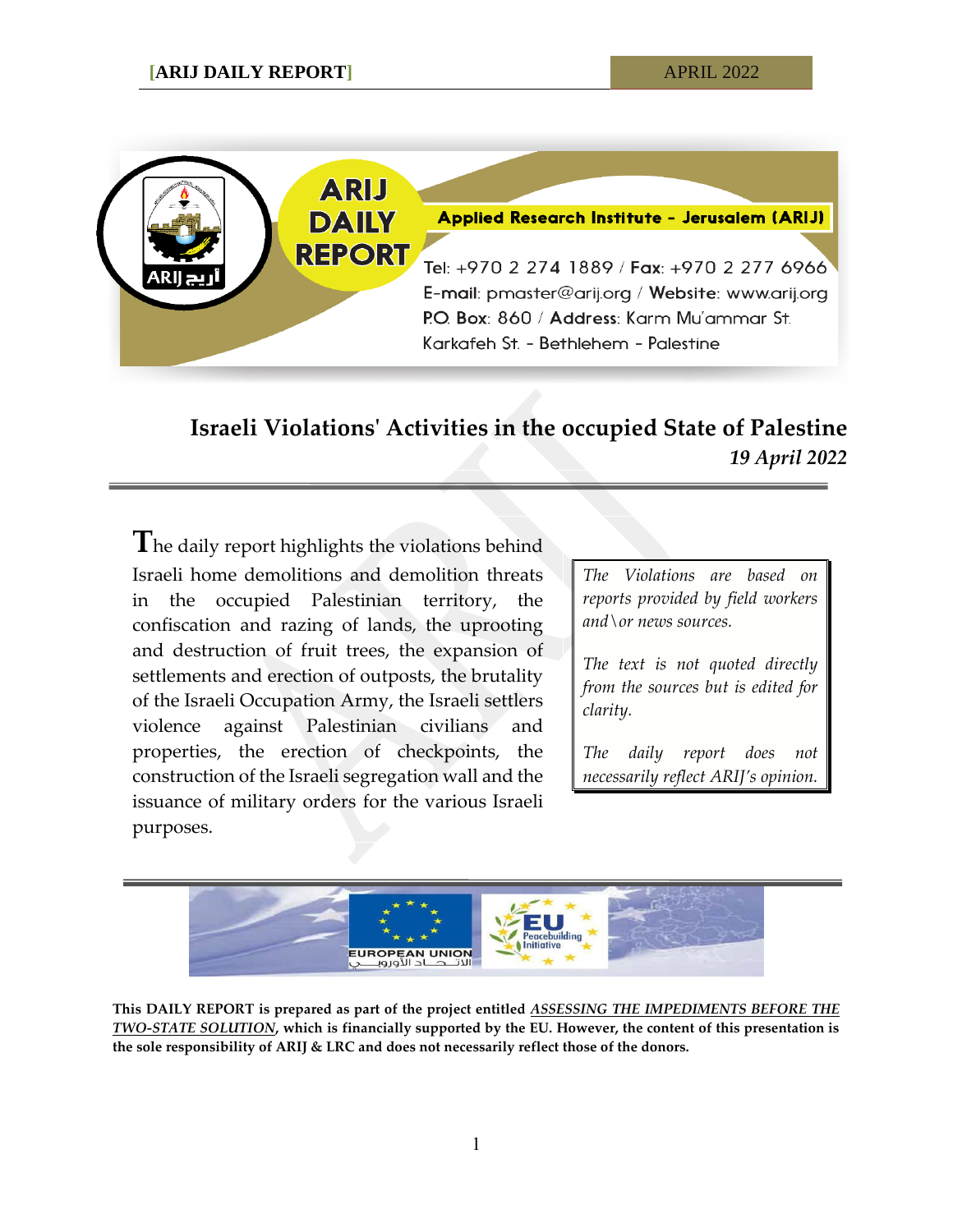## **Violations of the Israeli Occupation Army**

- At least 50 Palestinians were injured when Israeli soldiers fired tear gas canisters and rubber-coated metal bullets at them in order to secure a provocative activity for settlers in an area south of the northern West Bank city of Nablus. Thousands of settlers started gathering in the north of the West Bank to take part in a march to the evacuated Homesh settlement located near the villages of Burqa and Bazaria, north of Nablus. Palestinian residents of the villages confronted the soldiers and settlers, who broke into their villages. The soldiers responded by firing tear gas canisters and rubber bullets at the Palestinians injuring over 50 people, some by rubber bullets, burns after being directly hit by tear gas or sound bomb, but most suffocating from tear gas inhalation. One of those injured was Palestine TV cameraman, Fadi Yasin, who was hit by a rubber bullet while covering the clashes in Bazaria. The Israeli army blocked several major northern West Bank roads and restricted the movement of Palestinians in order to secure the area for the provocative procession of the illegal settlers. (WAFA 19 April 2022)
- Israeli soldiers abducted a young Palestinian man from Sanur town, south of Jenin, in the northern part of the occupied West Bank. Several army jeeps invaded the town and abducted Mohammad Farez Foqaha after storming his home and ransacking it. The soldiers also invaded several areas in Jenin and searched homes in addition to installing roadblocks. (IMEMC 19 April 2022)
- The Israeli army fired several missiles into sites in Khan Younis, in the southern part of the Gaza strip; The army fired three missiles into the Al-Qadisiya site west of Khan Younis. The Israeli army said it fired the missiles after the Iron Dome missiles interception system managed to down rockets fired from Gaza. (IMEMC 19 April 2022)
- Israeli soldiers injured several Palestinians in Hebron in the southern part of the occupied West Bank. Protests took place in the Bab az-Zawiya area, in the center of Hebron city, before the soldiers at the permanent roadblock in the Shuhada Street started firing gas bombs and concussion grenades. The soldiers also fired gas bombs at several shops in the area, forcing them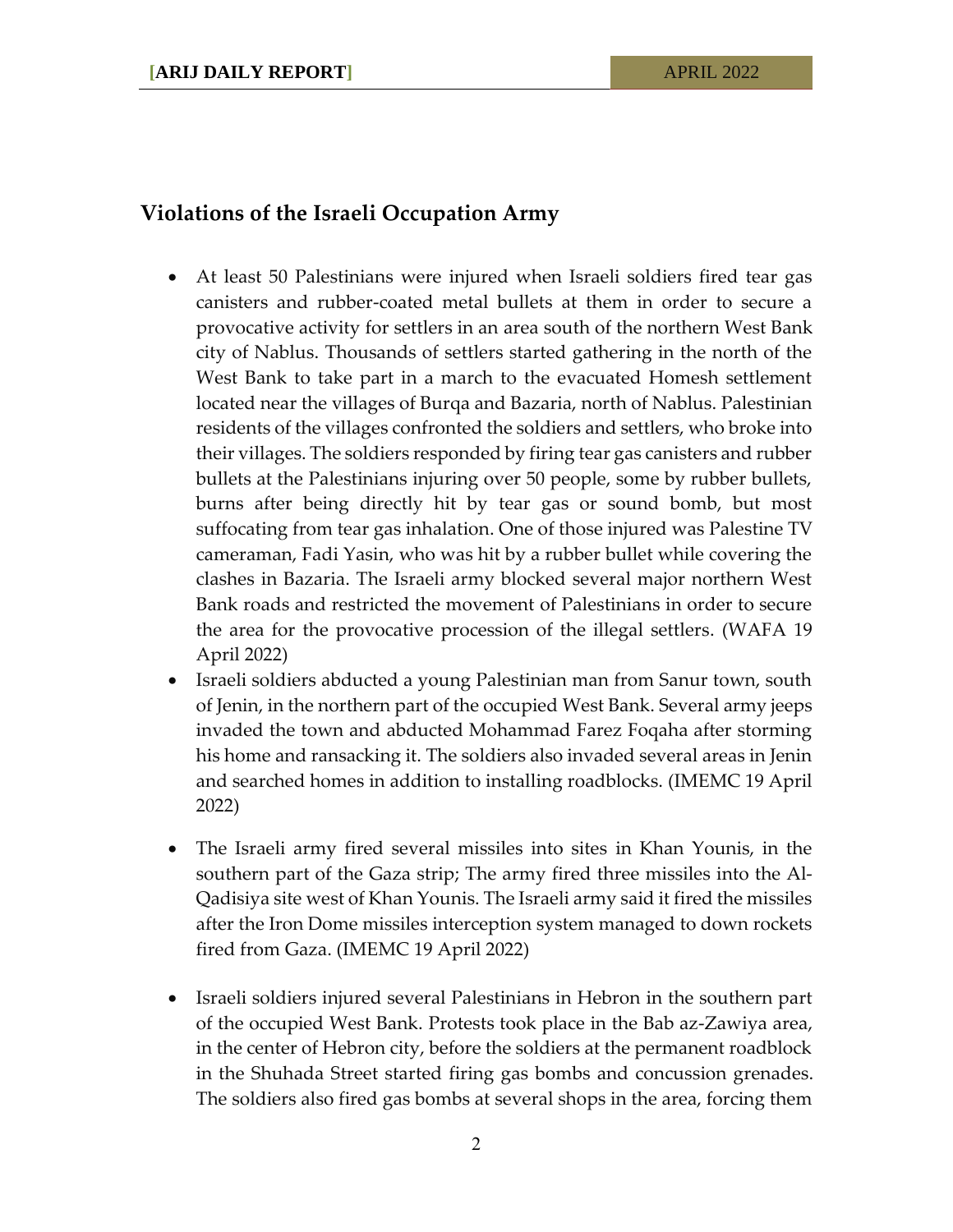to close for the day. As a result, several Palestinians suffered the effects of tear gas inhalation. The soldiers also attacked protesters in Beit Anoun and the al-Arroub refugee camp, east and north of Hebron. The soldiers shot one Palestinian with rubber-coated steel bullets and caused many to suffer the effects of tear gas inhalation. (IMEMC 19 April 2022)

## **Israeli Settler Violence**

- Israeli settlers chopped dozens of olive trees in the village of al-Jabaa, south of the southern West Bank city of Bethlehem. Settlers from the settlement of Beit Ayn located in the Gosh Etzion settlement bloc chopped 40 olive trees and several cactus trees after breaking into land owned by a local citizen. The settlers also chopped cactus trees and removed barbed wires in the same land. The orchard is owned by Ibrahim Abdul-Rahman Abu Loha in the al-Mashameesh area, in the eastern part of the village. (WAFA 19 April 2022)
- Dozens of Jewish settlers stormed al-Aqsa Mosque under heavy police protection. Israeli forces stormed the Mosque courtyards in large numbers and forced Palestinian worshipers out to facilitate the settlers' entry. The Israeli police forces fired tear gas canisters at the al-Qibli prayer hall where Palestinians were trapped and attacked women near the Dome of the Rock courtyard. Israeli forces earlier imposed tight restrictions on Palestinians' entry into the holy site. (PALINFO 19 April 2022)
- Hundreds of Jewish settlers stormed the Ibrahimi Mosque in Hebron and performed Talmudic dances and rituals inside it as part of celebrations of Passover. The Israeli occupation forces (IOF) tightened their military measures near the Ibrahimi Mosque to secure the incursion of settlers, erected military barricades on intersections and entrances leading to the Mosque and blocked Palestinian citizens' movement and access. The IOF closed the Ibrahimi Mosque at 10 pm Monday to Muslim worshippers and prevented their entry into it. The closure will last till dawn on Wednesday to secure settlers' celebrations. (PALINFO 19 April 2022)
- Israeli settlement associations had applied to the Israeli police to allow them to hold a flag march around the walls of the Old City in the occupied city of Jerusalem. The associations invited their supporters to gather in the west of occupied Jerusalem and begin the march on Wednesday at 5 p.m (local time). The organizers said the march is in response to what they called the loss of "Israeli sovereignty in Occupied Jerusalem." They indicated that the